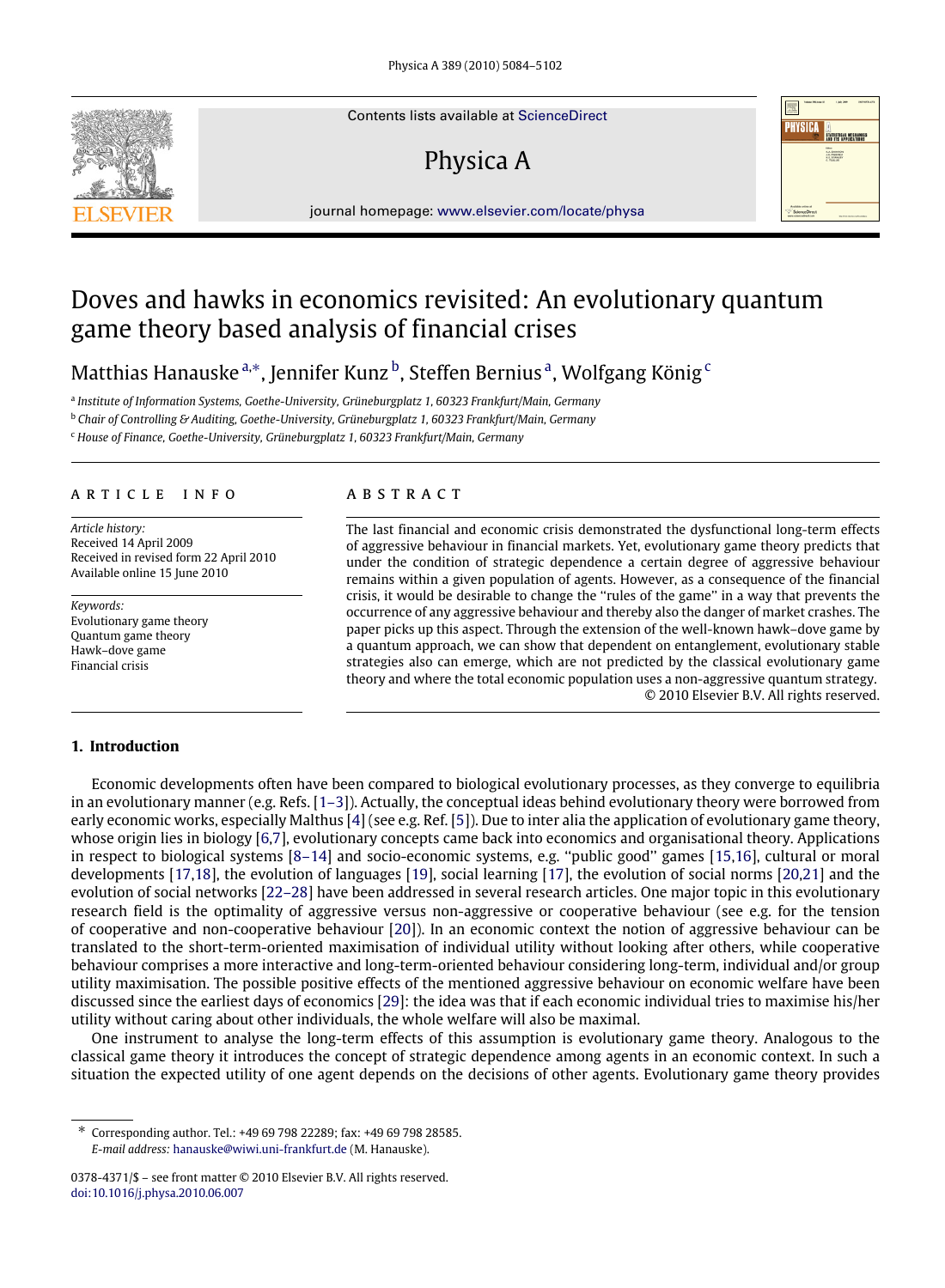an equilibrium in which the ratio of aggressive to non-aggressive agents is stable and that depends on the expected losses and gains of utility induced by the agents decisions. For example, if the expected losses are high for two meeting aggressive agents, most members of the economic population – but not all of them – will behave in a non-aggressive, cooperative way [\[30\]](#page--1-15). Hence, also in situations where severe losses are expected, if two aggressive agents meet, an economic population always will contain a certain degree of aggressive agents.

In economic reality, exactly this aspect can be observed, for example in the recent financial crisis: each participant of financial transactions knew that highly risky financial products would increase the risk of the whole market portfolio and thereby augment the probability of a market crash resulting in huge losses. Nevertheless, several participants continued selling and buying these products in order to maximise their own, short-term utility resulting from high selling premiums and investment returns. Hence, these individuals followed an aggressive strategy. However, as the occurrence of the financial crisis exhibited, this behaviour can result in severe problems for the whole economic population. So, the question rises, whether there is a possibility to change the rules of the game in a way that protects populations from these severe problems by inhibiting the occurrence of aggressive behaviour.

To answer this question the classical concept of evolutionary game theory shall be extended by another game theoretical development that is currently discussed: quantum games. The discussion of quantum games started with the work of Meyer [\[31\]](#page--1-16) and Eisert et al. [\[32\]](#page--1-17). Meyer analysed the ''penny flip'' game and showed, that a player who selects a quantum strategy always wins this game. Eisert et al. [\[32\]](#page--1-17) concentrated on the prisoner dilemma and demonstrated that the players of this game could escape this dilemma if the entanglement of the prisoners wave function is above a certain value. Since these leadoff articles several further applications of quantum games have been published. Marinatto & Weber [\[33\]](#page--1-18) applied quantum games to the ''battle of sexes'' showing that entangled strategies will lead to a unique solution of this game. R.V. Mendes analysed the ''quantum ultimatum game'' and Hogg et al. investigated the quantum treatment of several different games, namely the "quantum treatment of public good economics" [\[34\]](#page--1-19), the "quantum coordination game" [\[35\]](#page--1-20) and ''quantum auctions'' [\[36\]](#page--1-21). Benjamin & Hayden [\[37\]](#page--1-22) amplified the quantum game approach to a situation of multiple players. Piotrowski & Sladkowsky [\[38\]](#page--1-23) used quantum games to examine market behaviour. In 2001 the first quantum game was realised on a quantum computer [\[39\]](#page--1-24) (see also Refs. [\[40\]](#page--1-25)). The application of quantum game theory to social experiments and experimental economics [\[41–45\]](#page--1-26) and several review articles [\[46–52\]](#page--1-27) followed. Hanauske et al. [\[53\]](#page--1-28) based the analysis of the open access publishing behaviour in different scientific communities on a quantum game approach (see also Ref. [\[54\]](#page--1-29)).

The combination of this quantum game approach and evolutionary game theory has been applied by Refs. [\[55–58\]](#page--1-30). We add to this existing research a practical application of this type of game theory. Our results show that dependent on entanglement, also evolutionary stable strategies can emerge, which are not predicted by the classical evolutionary game theory: the analysis exhibits the existence of a new, payoff dominant evolutionary stable strategy (ESS), where the whole economic population uses the non-aggressive quantum dove strategy. We interpret entanglement in this context as the objective influence of socio-economic context factors, while the application of quantum strategies exhibits the degree to which decision makers incorporate these factors into their decisions. This interpretation allows the derivation of consequences and shows the linkage of our study to other game theoretical analyses that also highlight the importance of the socio-economic context to the outcomes of games. For example, Sally [\[59\]](#page--1-31) discusses the notion of sympathy, a feeling that occurs when players get to know each other and that can lead to increasing cooperation in prisoners' dilemma games. Platkowski [\[60,](#page--1-32)[61\]](#page--1-33) generalises the classical evolutionary game theory by implementing additional parameters, which describe the complex personality profiles similar to Max Weber's ideal types of social actors. Analogically to this study additional evolutionary stable strategies have been found for specific parameter ranges.

The paper is structured as follows: we pick up the recent financial crisis as an example for the fruitful application of evolutionary quantum game theory. In order to do so, we have to select a group of participants in the financial transactions that finally lead to the crisis. We have chosen the group of inventors and sellers of the highly risky financial products. Their behaviour can be interpreted as the in theory well-known hawk–dove game [\[7,](#page--1-4)[62](#page--1-34)[,7](#page--1-4)[,62\]](#page--1-34). Hence, in Section [2](#page-1-0) we develop a model that is based on this game type and comprises the relevant parts of the behaviour of these constructors and sellers to mirror the starting conditions of the financial crisis. In Section [3](#page--1-35) we transfer this model into a classical evolutionary game. Section [4](#page--1-36) is dedicated to the quantum version of this game, while Section [5](#page--1-37) comprises the evolutionary quantum version. In Section [6](#page--1-38) we draw some conclusions from our findings. The paper closes with a summary in Section [7.](#page--1-39)

#### <span id="page-1-0"></span>**2. The financial crisis as hawk–dove game**

Financial crises in general and the last one especially, have their origin in highly speculative behaviour of market participants. In our analysis we focus on a specific population of market participants, who had a great part in the last crisis: constructors and sellers of financial products with different degrees of risk. They played an important role in the last crisis as follows.

This crisis grounded especially on the housing market in the United States. Based on the idea of continuously increasing prices for real estates, loans were also provided to borrowers, who actually could not afford buying a house. But under the premise of increasing house values, providing loans to these people seemed to be rational as they were backed by increasingly valuable real estates. Yet, these loans did not remain with the lending credit institutes but they were bundled to portfolios together with loans of higher solvency. These portfolios then were sold to other banks as investment products. The idea behind these products is to spread risk among banks. Moreover, papers of higher risk also promise a higher return, which